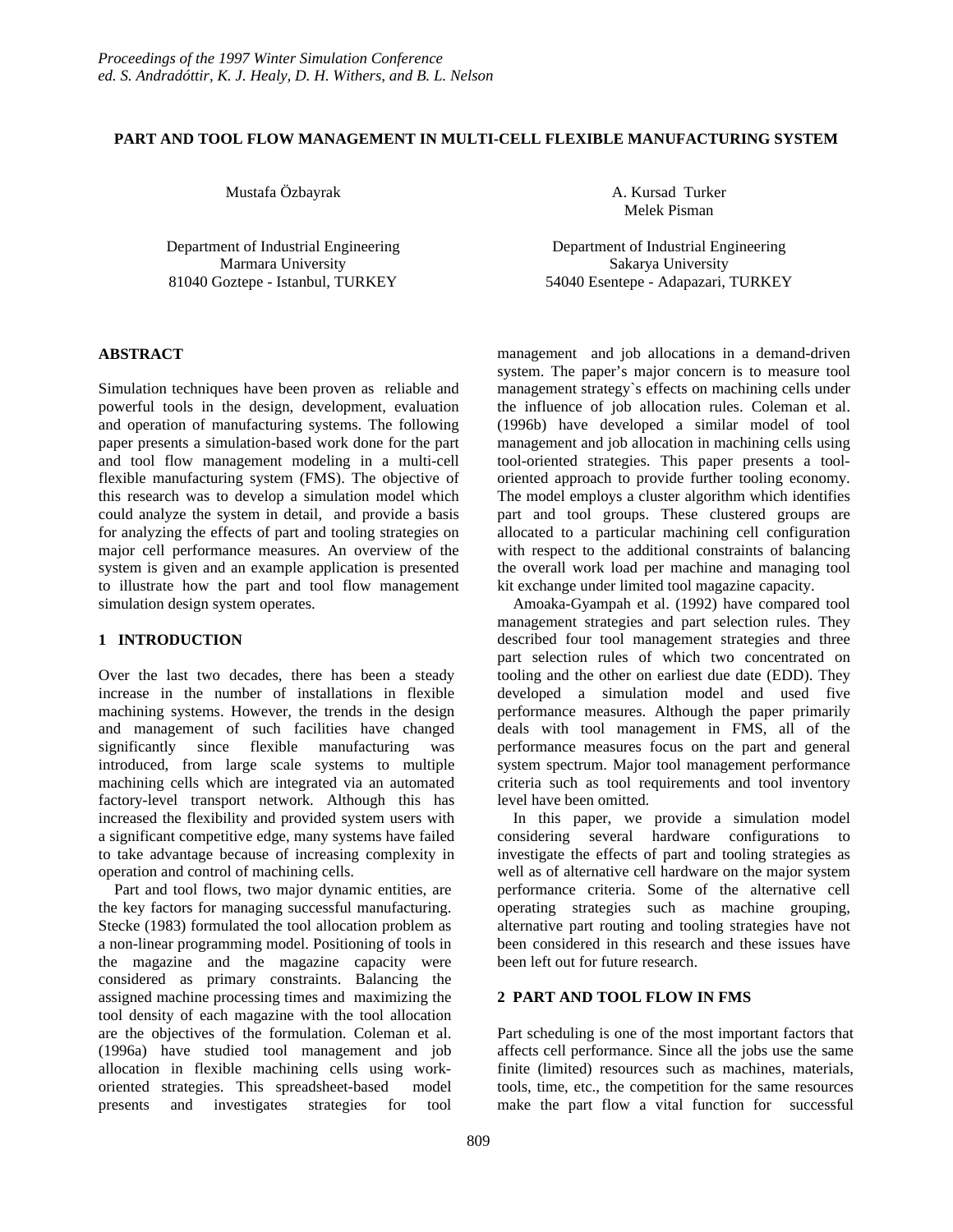manufacturing and requiring a particular attention (Unal and Kiran, 1992). Part flow function has been considered with an aim to examine the effects of part flow on tool flow in FMS. No attempt is made to develop optimal rules but part flow has been incorporated to maximize the efficiency of the modeling facility designed.

 As pointed out by Ghosh et al. (1992), Amoako-Gyampah et al. (1992), and Graver and McGinnis (1989), tooling and tool magazine capacity have a significant impact and are the major constraints for part batching and scheduling.

# **2.1 Part Scheduling Under a Tooling Constraint**

As indicated by several researchers (Carrie and Perera 1986, Ventura and Chen 1990, and Amoaka-Gyampah et al., 1992) the part allocation, machine balancing, production ratio, and tool allocation problems are closely related and unless they are considered simultaneously, the solution proposed would be insufficient. Part scheduling should satisfy timely assignment of manufacturing operations as well as determine what set of orders should be ready for processing at a particular station at a particular time, deciding on the sequence in which they will be run, and calculating the resulting start and finish times for each operation. On the other hand, the tool management aims at allocating the right tools for the right job at the right place, at the right time, and at the right quantity. Since manufacturing operations require a large number of tools on different work centers, it is vital to allocate the limited number of tools to the work centers with limited capacity magazines.

 Sometimes some of the criteria considered by the different scheduling programs may conflict and may cause substantial manufacturing chaos. It is thus necessary to consider solution procedures for the part scheduling and tool allocation problems simultaneously. However, it is often very difficult to determine the best part and tool schedule combination relative to all these criteria.

 In this study, four scheduling rules, which are shortest processing time (SPT), longest processing time (LPT), earliest due date (EDD), and first come first served (FCFS), are used to schedule the parts to a multi-cell flexible manufacturing system, and four different partoriented tooling strategies, which are full kitting, differential kitting, single tools kitting, and resident kitting strategies, are used to allocate the tools to the limited capacity-work centers. Tool magazine capacity (in this study 20 and 40 pockets), pallet capacity (10 each, 20 each and 40 each), and the automated guided vehicle (AGV) (1 and 2-vehicle system) are the finite resources in the system. The major research focus of this study is on investigating the parts scheduling effects on tool requirements and on major cell performance criteria. In addressing the part and tool flow problem in multicell FMS, the paper reports the results of an experiment based on a computer simulation model by considering different combinations of cell operating rules.

# **2.2 Tool Management - An Overview**

The essential role of tool management is the timely scheduling of tools to satisfy a short to medium term manufacturing task. The heart of a typical tool management system is the tool list which is derived from the machining schedule, the starting point and controlling factor of all the cells' activities and events. The machining schedule or list, at the highest level, consists of order numbers, due dates, priorities and required quantities. The machining list may be subdivided into partial orders (individual workpieces) and stored in the form of order waiting queues or work schedules. These schedules exist for every machine in the cell, and specify the sequence of operations for a particular workpiece, and the required tool sequence (the tool list). The tool lists not only determine the schedules for tool transfer and tool changing but also the gross tool requirement. A net tool requirement is established by examining tool store contents for the appropriate tools which have adequate residual tool life; and introducing new tools where necessary, to service the machining schedule. The generated tooling requirement is placed in the tool room, which is responsible for supplying the required tools. The organization of the tool room to manage these required tools depends upon the facilities supplied and the manpower used. As orders are being processed, the currently completed number of workpieces is recorded and updated. The consequences of these completed workpieces on the lists is an indication of which tools are no longer required or can no longer be used due to reaching their life limit. This in turn activates the tool transfer schedule and new tools may be introduced into the system.

 A tool management system thus typically concentrates on maintaining a dynamic inventory of all tools in the cell, their size, type, number and location; and on improving tool forecasts and warnings of tool changes, reducing delays in the system and improving the reliability of tool information. The number of captive tools at cell level particularly within the cell secondary tool store (STS) is the major factor in determining the total tool inventory and the cost of the solution.

 The pattern of supply and return of tools is of particular importance. A number of solutions exist resulting in either irregular, periodic or regular patterns of supply. The solutions adopted range from kitting through to the issue of single tools under the workpieceoriented strategy and from the issue of tool cluster sets to tool packages under the tool-oriented strategy. The selection of a tool flow solution bears a direct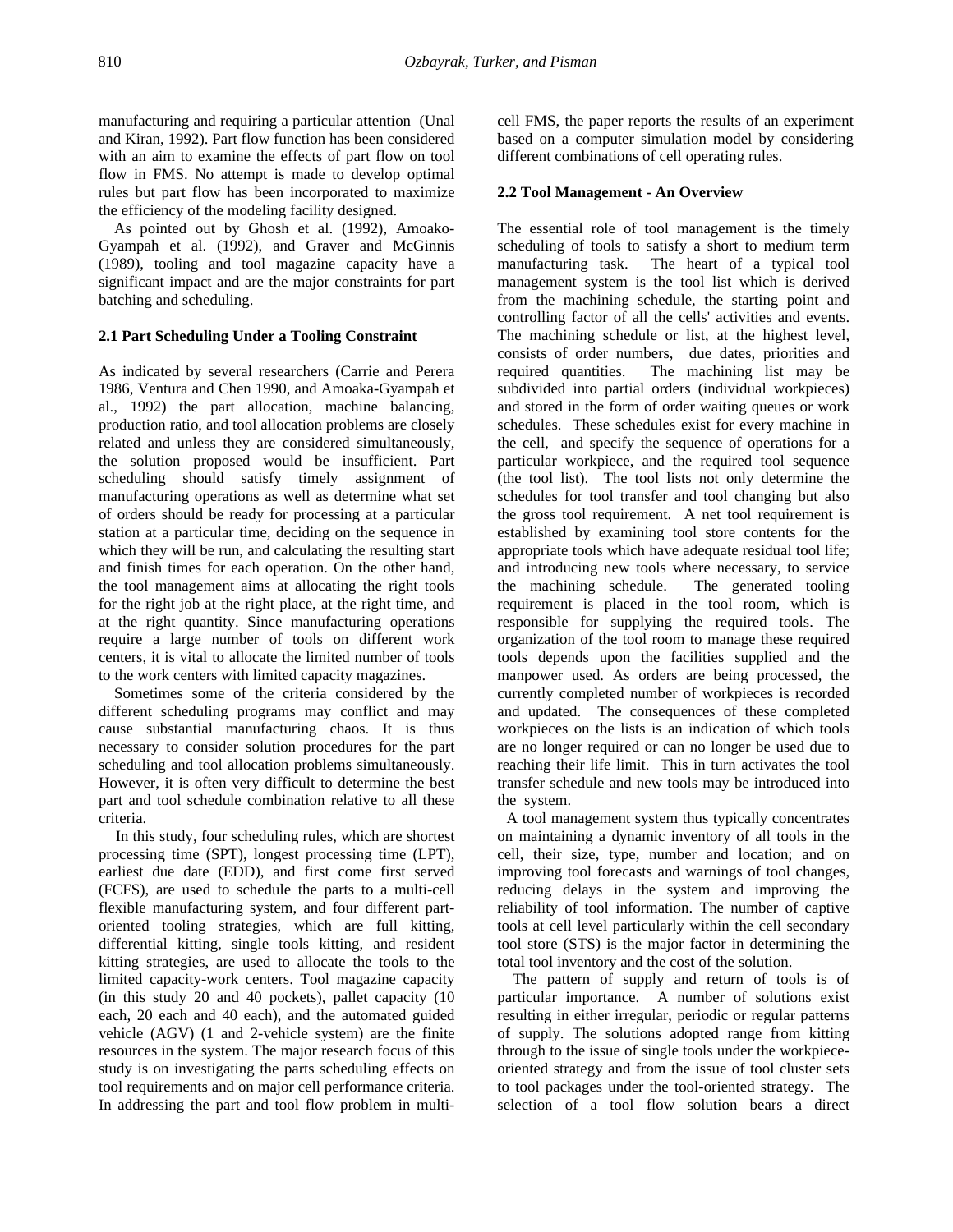relationship to the pattern of supply and return of tools within a cell and thus on the selection of a strategy within either of the two tool management categories.

### **2.2.1 Workpiece-Oriented Tool Management**

The workpiece-oriented tool management categorizes those cases where the machines are supported with tools related to the actual orders, i.e. the manufacturing system is said to be demand-driven. A tool rationalization algorithm is applied to reduce duplication of the tools not only within the primary or machine-based store, but also within the overall manufacturing system. Tool disposition using this approach requires greater planning to determine tool demands, but guarantees maximum availability and flexibility of tools in the system.

### **2.2.1.1 Full Kitting Strategy**

Basically, a kit of tools is allocated with every job to be processed at a machine. The kit is usually returned to the secondary tool stores when the particular job to which it is assigned has been finished. The strategy is highly flexible and ensures tool availability. However, a large number of basic and sister tools are unavoidably required. Since there is no life sharing across the production period there is no need to trace the available tool life. Therefore, it is easy to operate and control.

## **2.2.1.2 Differential Tool Kitting Strategy**

The differential kitting strategy is an improved form of the kitting strategy and its basic principle is that it allows tool life sharing. The rule for issuing tools according to the differential kitting strategy is: If any tools used by the existing job are common with tools required by the new job and if the common tools have enough life to carry on the operations required for the new job, then keep these common tools on the machine. Then remove the remainder of the existing tool kit and assign the new tools which are required by the new job to the machine. Repeat for successive jobs. Since the strategy allows for tool life sharing across kits, tool life may be used more effectively and tool inventory may be reduced.

#### **2.2.1.3 Single Tools Strategy**

The single tools strategy is more progressive in the sharing of available tool life across batches in comparison with the differential kitting strategy. The logic is based on group technology principles. At the beginning of the manufacturing period, a rationalized set of all tools required are loaded into the magazine of the each machine, according to the job list to be processed. New tools are required when they are not already

available on a machine or when the available tools become worn. Tools are unloaded when a magazine is full and they are no longer required or worn.

### **2.2.1.4 Resident Kitting Strategy**

The strategy uses an external scheduling system to assign jobs and then assigns the tool kits. However, in contrast to the differential kitting strategy it does not remove the tools from the magazine as long as there is sufficient space in the magazine. The magazine is gradually filled to capacity loading only unavailable tools in the magazine. The strategy only exchanges tools if they become worn and they are still needed for the current operation. Since the strategy keeps the previously assigned tools in the magazine, there is always a good possibility to meet the requirement with one of the tools which is already in the magazine.

# **2.2.2 Tool-Oriented Tool Management**

The tool-oriented strategies are targeted to respond to the need for workpiece processing and routing flexibility and in situations where there are many diverse workpieces produced, unlike the workpiece-oriented strategies, where the number and type of tools is determined from the machining requirements of a workpiece spectrum introduced over a given scheduling period. This is in contrast to the workpiece-oriented strategy where there is an assumption that a set of workpiece types will visit particular machines with a high degree of certainty.

 In this paper, only workpiece-oriented tool management strategies have been considered and tool oriented tool management strategies are subjects of a separate paper.

#### **3 THE SIMULATION MODEL**

In this study, an FMS with six cells which contains 14 machines altogether, is considered. Every machine has one-component input and output buffer and each cell has a queue holding a maximum of 6 components, an inspection station, an automated storage and retrieval system (AS/RS), up to two-vehicle automated transporter systems (AGV) to move parts to and from machines, and a robotic material handling system that loads and unloads parts from the machine tool. The layout of the system is shown in Fig. 1. At the beginning of the planning horizon, the system is assumed to be empty. It is also assumed that operation times, transportation times and the part routes are known either with certainly or by calculation. Moreover, basic tool requirements for each job are known beforehand, but the tool kit size is calculated by the tool issue strategy adopted. Parts are sequenced and scheduled according to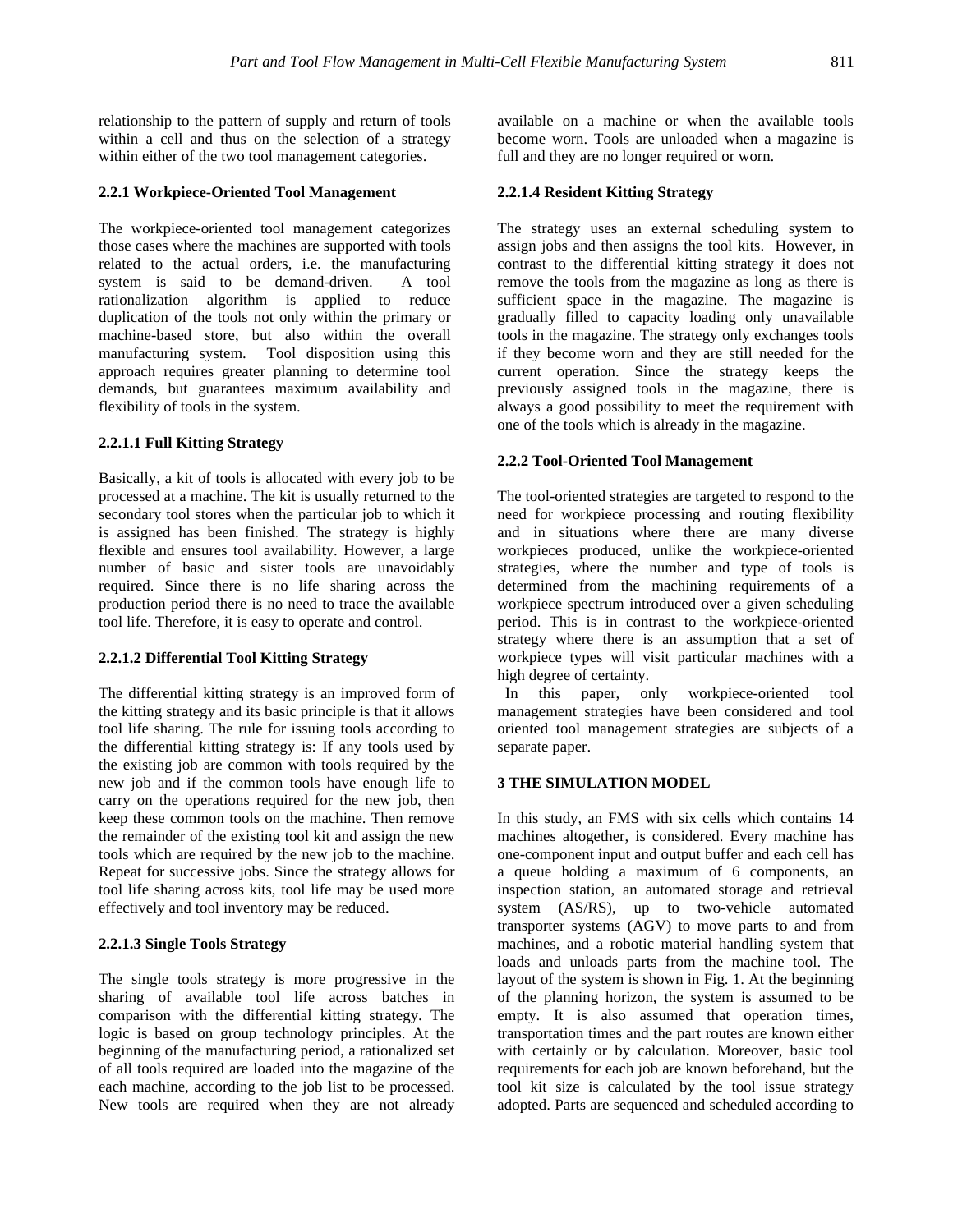one of the four scheduling rules adopted and are transferred on pallets of variable sizes which forms the transferred batches. Since the lot sizes are variable, a variable quantity of parts is introduced into the system every day. In total, 30 different parts-types are processed using 80 different tool types in FMS. Also five different pallet types are used to transfer parts. The setup time for each batch is deterministic and known previously. The simulation was coded in SIMAN IV (Pedgen et al., 1990). Simulation has been run for three shifts in a day and 30 days, altogether 43200 minutes. The performance criteria were first classified into two groups as performance measures for cell performance consisting of the mean flow time, mean tardiness of parts, production rate, machine utilization, robot utilization, and AGV utilization, and for tool management system performance consisting of tool requirement planning and worn tool quantity.



Figure 1: The Layout of the System

### **4 EXPERIMENTAL RESULTS AND DISCUSSION**

The scenarios designed and run are as follows:

- Scenario 1: 14 Machines, 30 Part Types, 79 Tool Types, 1 AGV, 40-Magazine Capacity, 5 Pallet Types each has 40 pallets,
- Scenario 2: 14 Machines, 30 Part Types, 79
- Tool Types, 2 AGV, 40-Magazine Capacity, 5 Pallet Types each has 40 pallets,
- Scenario 3: 14 Machines, 30 Part Types, 79 Tool Types, 2 AGV, 20-Magazine Capacity, 5 Pallet Types each has 40 pallets,
- Scenario 4: 14 Machines, 30 Part Types, 79 Tool Types, 2 AGV, 40-Magazine Capacity, 5 Pallet Types each has 10 pallets,
- Scenario 5: 14 Machines, 30 Part Types, 79 Tool Types, 2 AGV, 40-Magazine Capacity, 5 Pallet Types each has 20 pallets,

Each of the results will now be discussed in turn according to the performance criteria listed above.

# **4.1 Mean Flowtime**

A graphical comparison of the four tooling strategies with four scheduling rules for 5 scenarios for the mean flowtime measure is shown in Fig. 2. As shown in the figure, there is no exact best solution for a specific tooling strategy. However, while the single tools and the resident kitting strategies with the EDD scheduling rule for scenario 1 has given the best result, the single tools and the resident kitting strategies, this time with SPT for scenarios 2, 3, 4, and 5, have given the best result. Since there is less tool changing in the single tools and the resident kitting strategies, operation times have decreased considerably and this has affected the mean flow time of the parts. On the other hand, since the full kitting strategy requires a great number of tools and tool changes which causes frequent machine downtime, it increases the part flow time. Also, the system that works with a single AGV has given the worst flow time performance. The only reason for this result is that long part queues were created by the insufficient material handling system. The most remarkable conclusion is that the single tools and the resident kitting strategies have given almost the same results for all part scheduling rules and for all scenarios. The only explanation for this result is that both strategies' working logic becomes almost the same after a while. The only difference is that the single tools strategy starts manufacturing with a full magazine, and the resident kitting strategy starts with an empty magazine. Therefore, in the long term, both strategies give very similar performance.

### **4.2 Mean Tardiness**

The graphical comparison of the four tooling strategies for each part scheduling rule for 5 scenarios is shown in Fig. 3. Similar results to the mean flow time results are also obtained for the mean tardiness. As it happened for the mean tardiness, there is no exact emerging best result for all strategies and rules for all scenarios. However, for Scenario 1, the single tools and the resident kitting strategies with EDD have given the best result.

 For scenarios 2, 3 and 5, the single tools and the resident kitting strategies with LPT have given better results in comparison with other scheduling rules. However, for scenario 4, again the single tools and the resident kitting strategies this time with EDD have given better results in comparison with other scheduling rules. The LPT and EDD rules have emerged as the better working rules with the single tools and the resident kitting strategies in terms of mean tardiness.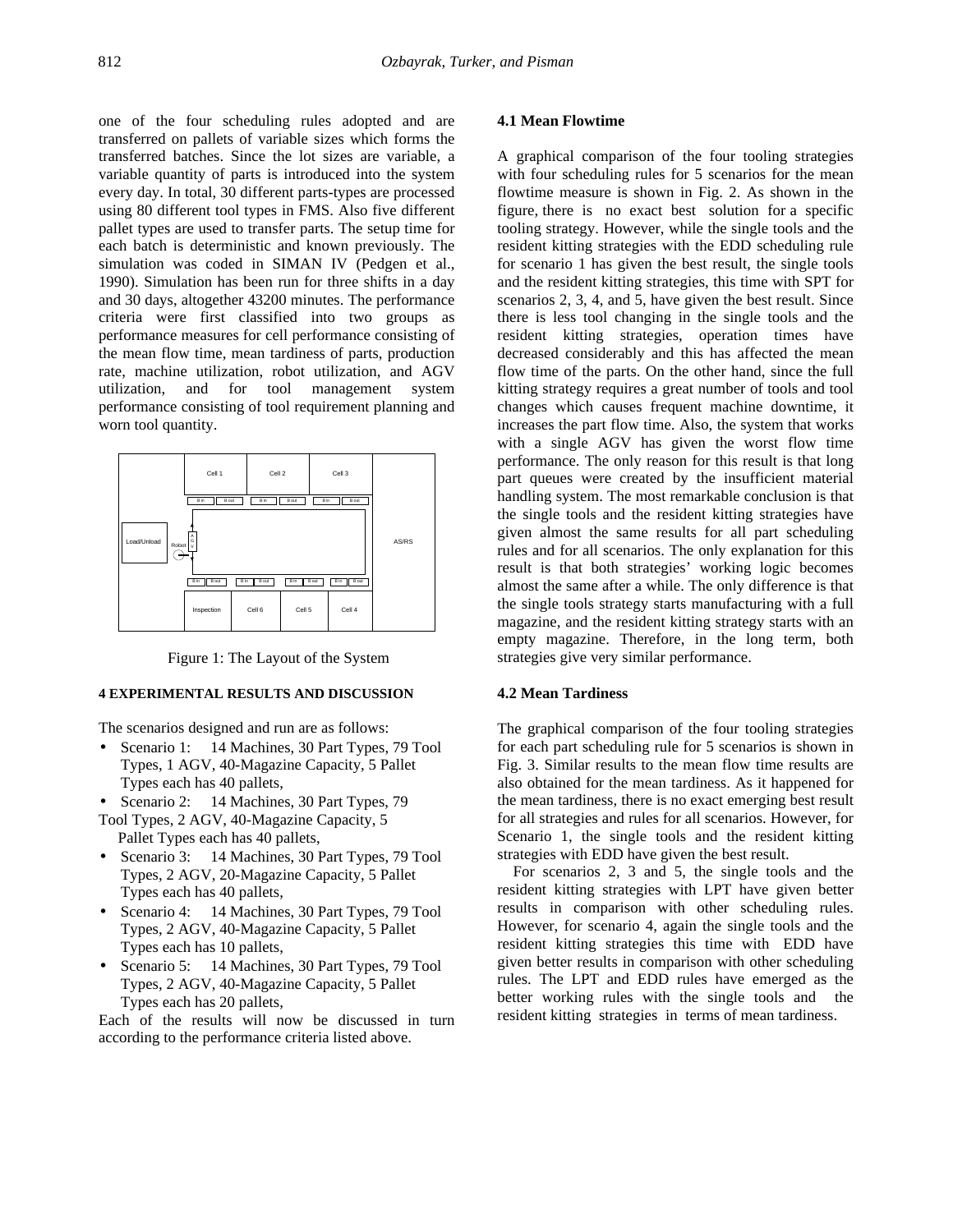

Figure 2: Mean Flow Time for Scenario 1

 The LPT rule should not be a surprising rule since when jobs with longer operation times are released first, the average job numbers available in the system will be less than for the other scheduling rules, which decreases the average waiting times in the queues. This can also be seen from the production rate, in Fig. 7, which is relatively less than for the other three rules. However, this does not mean that the LPT rule is a superior scheduling rule to the other scheduling rules and this situation could be different for different FMS simulations (Amoaka-Gyampah, 1992).

# **4.3 Average Machine Utilization**

The graphical comparison of the four tooling strategies under four scheduling rules for five scenarios is shown in Fig. 4. There is no outperforming strategy and scheduling rule combination for any scenario and almost all the scenarios with different tooling strategy and part scheduling rule pair have given very close performance. The full kitting strategy has given poorer performance in comparison with the other tooling strategies because of frequent tool exchange and machine down time.

#### **4.4 Average AGV Utilization**

As it happened in machine utilization performance, there is no single outperforming tooling strategy- scheduling rule combination for the better AGV utilization, see Fig. 5a and 5b. Almost all the strategieshave given similar results to each other. The only difference is that, since there is one AGV car in scenario 1, the material handling system is busier than in the other scenarios. Again, parallel to jobs produced in the system, the AGV utilization is either increased or decreased.



Figure 3: Mean Tardiness for Scenario 1

#### **4.5 Robot Utilization**

Robot is used for part loading, unloading and tool exchanging activities. Fig. 6a and 6b show the graphical comparison of robot utilization for all scenarios. The figures clearly show that the full kitting and the differential kitting strategies keep the robot busier than the other strategies for all part scheduling rules because of relatively more tool exchanging activities.



Figure 4: Average Machine Utilization for Scenario 1

### **4.6 Production Rate**

Figure 7 shows the graphical comparison of the production rate for the tooling strategies and part scheduling rules for scenarios 1. The graph shows that there is no significant production rate difference between tooling strategies-part scheduling rules pairs. For scenario 1, since there is one AGV, relatively less material is transferred than the material transferred in the other scenarios. Therefore the production rate is less in comparison to the other scenarios. Also, for scenario 4, since the pallet number is smaller than the pallet numbers in scenarios 2, 3 and 5, the part transfer and therefore production rate is less when they are compared with the other three scenarios. For pallet number 20, scenario 5 and pallet number 40, scenarios 2 and 3, the production rate is almost the same. This means that 20 and more pallets are enough to run the system smoothly. Therefore, there is almost no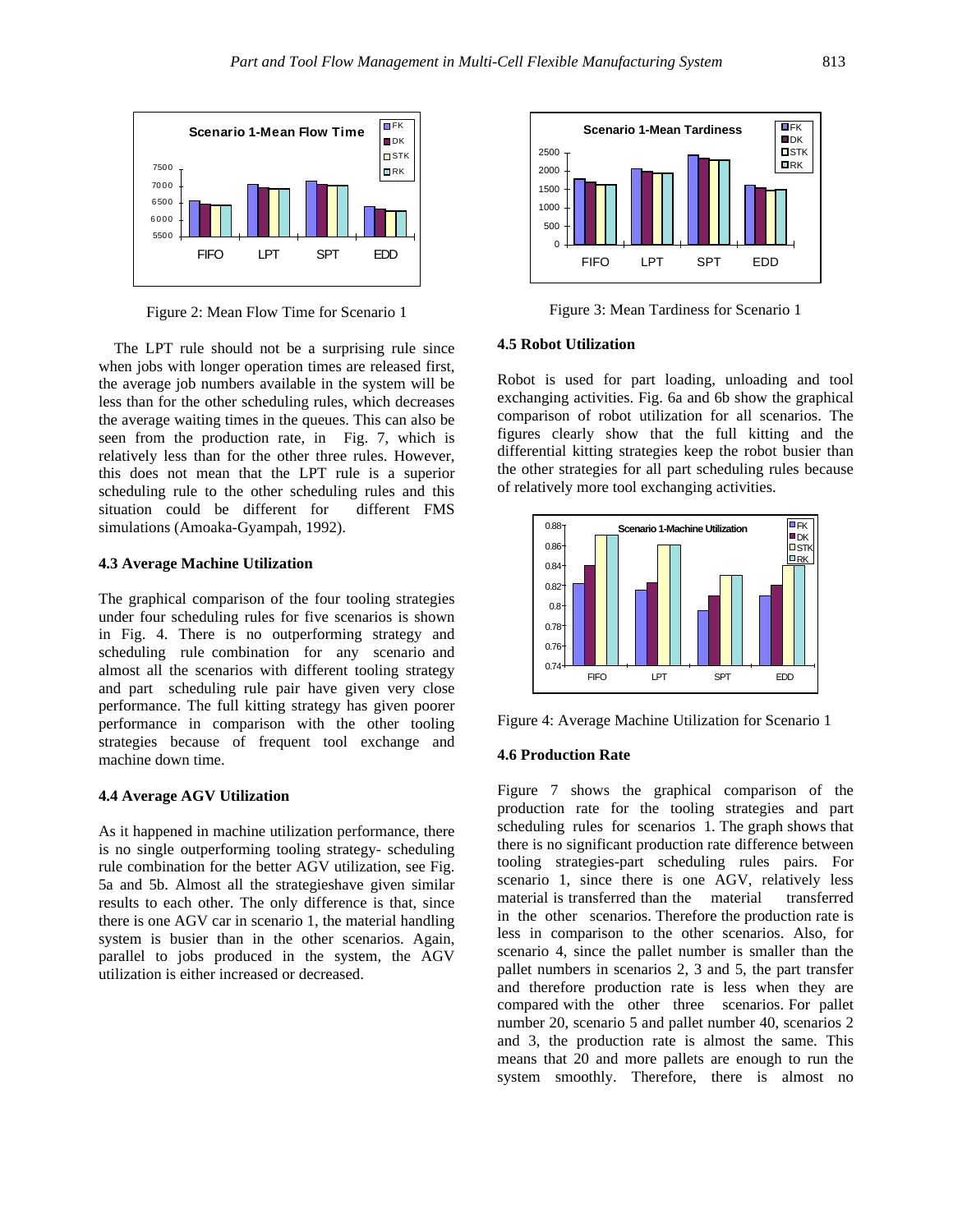difference between 20 and 40-pallet systems in terms of production rate.



Figure 5a: Average AGV Utilization for Scenario 1



Figure 5b: Average AGV Utilization for Scenarios 2 and 3



Figure 6a: Robot Utilization for Scenario 1



Figure 6b: Robot Utilization for Scenarios 2 and 3

### **4.7 Tool Requirements Planning**

As shown in Table 1, due to the nature of the full kitting strategy, which involves a complete tool exchange for each job, a large number of tools are required. This creates extensive tool traffic between cell based secondary tool stores (STS) and the machine based primary tool stores (PTS) unnecessarily with too many sister tools involved in the tool traffic the majority of which are used very lightly, see Fig. 8. Since a tool kit is assigned to each job, the part scheduling rule has no effect on the tool requirements at all. As indicated in Table 1, the differential kitting strategy's primary characteristic, tool sharing between successive jobs, leads to substantial savings in tool requirements. The strategy largely depends on part scheduling rules. If a scheduling rule assigns a very diverse list of jobs to the same machine in terms of tool commonality, then the differential kitting strategy may perform poorly. A scheduling rule involving part-tool clustering can lead to substantial tool savings when it is coupled with differential kitting strategy.



Figure 7: Production Rate for Scenario 1

The single tools kitting strategy concerns the assignment of all tool types at the beginning of the manufacturing period, therefore, the strategy guarantees tool availability. The strategy uses tool life effectively and works very efficiently, especially with a large magazine capacity. As seen in Table 1, with a smaller magazine capacity, Scenario 3, because of relatively frequent tool exchange which results in inefficient tool life utilization, the tool requirement has increased in comparison to other single tools kitting strategy applications with the larger magazine capacity, Scenarios 2, 4, and 5. Since the strategy aims to guarantee the tool availability at each machine, the part scheduling rules have no significant effect on the strategy's tool requirement. The resident kitting strategy gives a similar performance to the single tools strategy, see Table 1 and Fig. 8. Especially in long term manufacturing, which has happened here, the strategy turns to be a single tools kitting strategy and works in a similar way. Therefore, the strategy's performance follows almost the same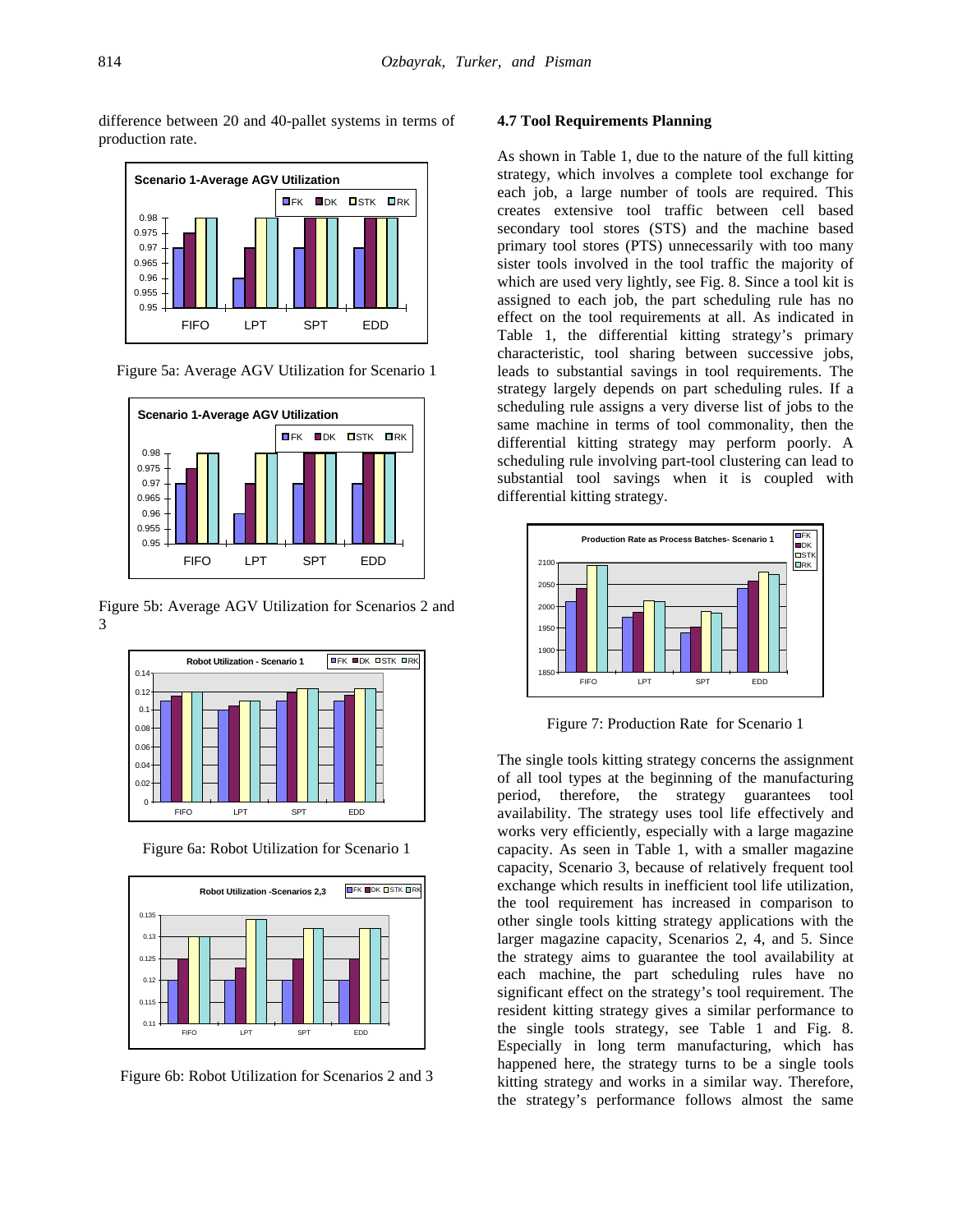pattern with the single tools strategy. However, the strategy works better with lean magazine capacity, Scenario 3. The reason for this, is that the strategy does not require whole tool types at the beginning and only requires succeeding tool kit difference. Therefore the tool life is used in a more efficient way which pulls gross tool requirement down.

### **4.8 Worn Tool Quantity**

The worn tool quantity is a result of efficient tool life utilization. As shown in Fig. 9 and Table 1, the strategies which are more effective in tool life utilization have produced more worn tools. Since the worn tool quantity is a derivation of tooling strategies, the same comment can be made for the tooling strategies in terms of worn tools. The part scheduling rules have almost no effect on the worn tool quantity.



Figure 8: Tool Requirement for Scenario 1

## **5 CONCLUSION**

Part and tool flow management play important roles in the operation of a flexible manufacturing system. Most of the researches done in this field consider part and tool flow as separate issues and often, the effects of one of the pair on the other is neglected.

 In this paper, dual flow of parts and tools have been considered, taking into account four popular part scheduling and four tool assignment strategies. A simulation model has been designed for different cell configurations which has led to a study of the different aspects of the system. The effects of the different part scheduling rules on the tooling requirements are not very significant and there is no part scheduling-tool assignment strategy pair available that is consistently superior. However, the full kitting strategy, because of a great number of tool exchanges, always gives the worst performance and the single tools kitting and the resident kitting strategies, because of extensive tool life sharing, have given relatively better performance in terms of tool requirements, worn tools, mean tardiness, mean flow time, and average machine utilization for almost all cases.

 Our future research will focus on tool re-cycling for the low tool life sharing strategies and building a tool refurbishment facility in the cell for the resharpenable tools for further tooling economy.



Figure 9: Worn Tools Quantity for Scenario 1

#### **REFERENCES**

- Amoaka-Gyampah, K.A., J.R. Meredith, and A. Raturi. 1992. A comparison of tool management strategies and part selection rules for a flexible manufacturing systems. *International Journal of Production Research* 30 (4): 733-748.
- Carrie, A.S., and D.T.S. Perera. 1986. Work scheduling in FMS under tool availability constraints. *International Journal of Production Research* 24 (6): 1299-1308.
- Coleman, P., M. Özbayrak, and R. Bell. 1996a. Tool management and job allocation in flexible machining cells, Part 1: Work oriented strategies. *Proceeding of IMechE Part B: Journal of Engineering Manufacture* 210 (5B): 405-416.
- Coleman, P., M. Özbayrak, and R. Bell. 1996b. Tool management and job allocation in flexible machining cells, Part 2: Tool oriented strategies. *Proceedings of IMechE Part B: Journal of Engineering Manufacture* 210 (5B): 417-425.
- Ghosh, S., S. A. Melynk, and G. L. Ragatz. 1992. Tooling constraints and shop floor scheduling: evaluating the impact of a sequence dependency. *International Journal of Production Research* 30 (6): 1237-1253.
- Graver, T. W. and L. F. McGinnis. 1989. A Tool provisioning problem in FMS. *The International Journal of Flexible Manufacturing Systems* 1: 239- 254.
- Melnyk, S.A., S. Ghosh, and G.L. Ragatz. 1989. Tooling constrains and shop floor scheduling: a simulation study. *Journal of Operation Management* 8 (2): 69-89.
- Pedgen, D. C, Shannon, R. E., R. P. Sadowski. 1990. *Introduction to Simulation Using SIMAN.* New York: MCGraw-Hill.